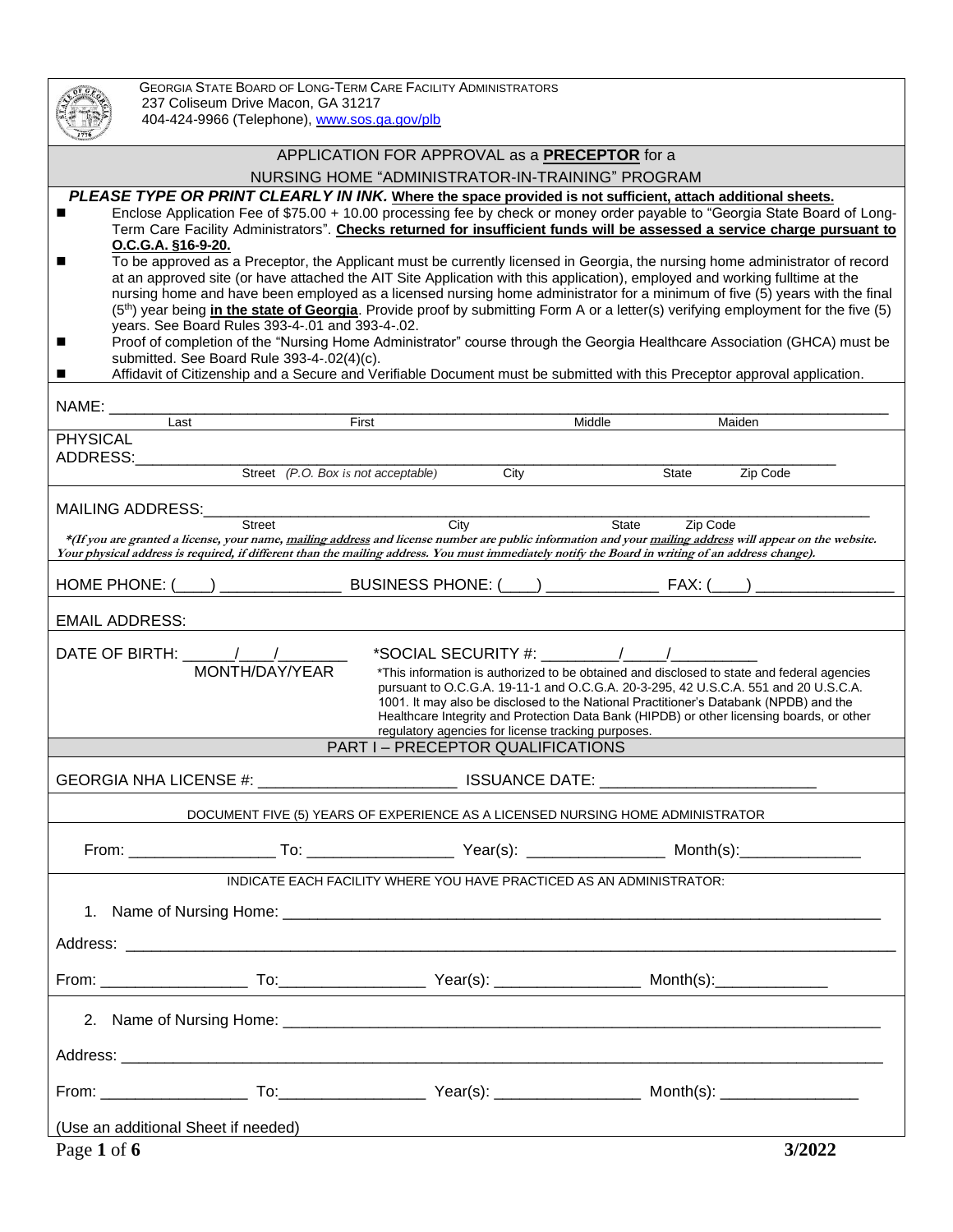|             | PART II - PROFESSIONAL BACKGROUND                                                                                                                                                                                                                                                                                                    |
|-------------|--------------------------------------------------------------------------------------------------------------------------------------------------------------------------------------------------------------------------------------------------------------------------------------------------------------------------------------|
| synonymous. | If you answer "Yes" to any of the following questions, attach an explanation, relevant documents and a description<br>of the current status. For the purpose of the following questions, the terms "license," "registration," and "certification" are                                                                                |
|             | __Yes __No Have you been approved in the past as a Preceptor? If "Yes", please explain [Site, Date/s, etc.]                                                                                                                                                                                                                          |
|             | No Do you now hold, or have you ever held a Nursing Home Administrator's license in another state?<br>If "Yes," complete the section below:                                                                                                                                                                                          |
|             |                                                                                                                                                                                                                                                                                                                                      |
|             |                                                                                                                                                                                                                                                                                                                                      |
|             |                                                                                                                                                                                                                                                                                                                                      |
|             |                                                                                                                                                                                                                                                                                                                                      |
|             | effex of the witherwise sandtional plusters issues and the Ves and Tes State of the very beard to you by any board or<br>agency in Georgia or any other state?                                                                                                                                                                       |
|             | Yes No Were you denied issuance of or, pursuant to disciplinary proceedings, refused renewal of a license or<br>the privilege of taking an examination by any state licensing board?                                                                                                                                                 |
|             | No Have you knowingly failed to renew a license during an investigation of disciplinary action?                                                                                                                                                                                                                                      |
|             | __Yes ___No Have you been subject to disciplinary action or had your membership revoked by a professional<br>organization governing the practice of that profession?                                                                                                                                                                 |
|             | __Yes __No To the best of your knowledge, is there any disciplinary action pending against you by any licensing<br>board or professional organization?                                                                                                                                                                               |
|             | __Yes __No Have you ever been arrested?                                                                                                                                                                                                                                                                                              |
|             | Note: The answer to this question is "Yes" if an arrest or conviction has been pardoned, expunged,<br>dismissed or deferred, you pled and completed probation under First Offender and/or your civil rights<br>have been restored and/or you have received legal advice that the offense will not appear on your<br>criminal record. |
|             | Yes ___No Are you currently <b>unable</b> to practice with reasonable skill and safety by reason of illness or use of<br>alcohol, drugs, narcotics, chemicals or any other type of material, or as a result of any mental or physical<br>condition?                                                                                  |
|             | Yes ___No Have you had any suit filed against you related to the practice of a profession?                                                                                                                                                                                                                                           |
|             | _Yes ___No Have you ever had your Medicaid and/or Medicare privileges revoked or restricted?                                                                                                                                                                                                                                         |
|             | _Yes ___No Have you ever been convicted of a felony or misdemeanor (other than a traffic violation), entered a plea<br>of guilty or nolo contendere, or entered a plea under a first offender provision?                                                                                                                             |
|             |                                                                                                                                                                                                                                                                                                                                      |
|             |                                                                                                                                                                                                                                                                                                                                      |
|             |                                                                                                                                                                                                                                                                                                                                      |
|             |                                                                                                                                                                                                                                                                                                                                      |

Г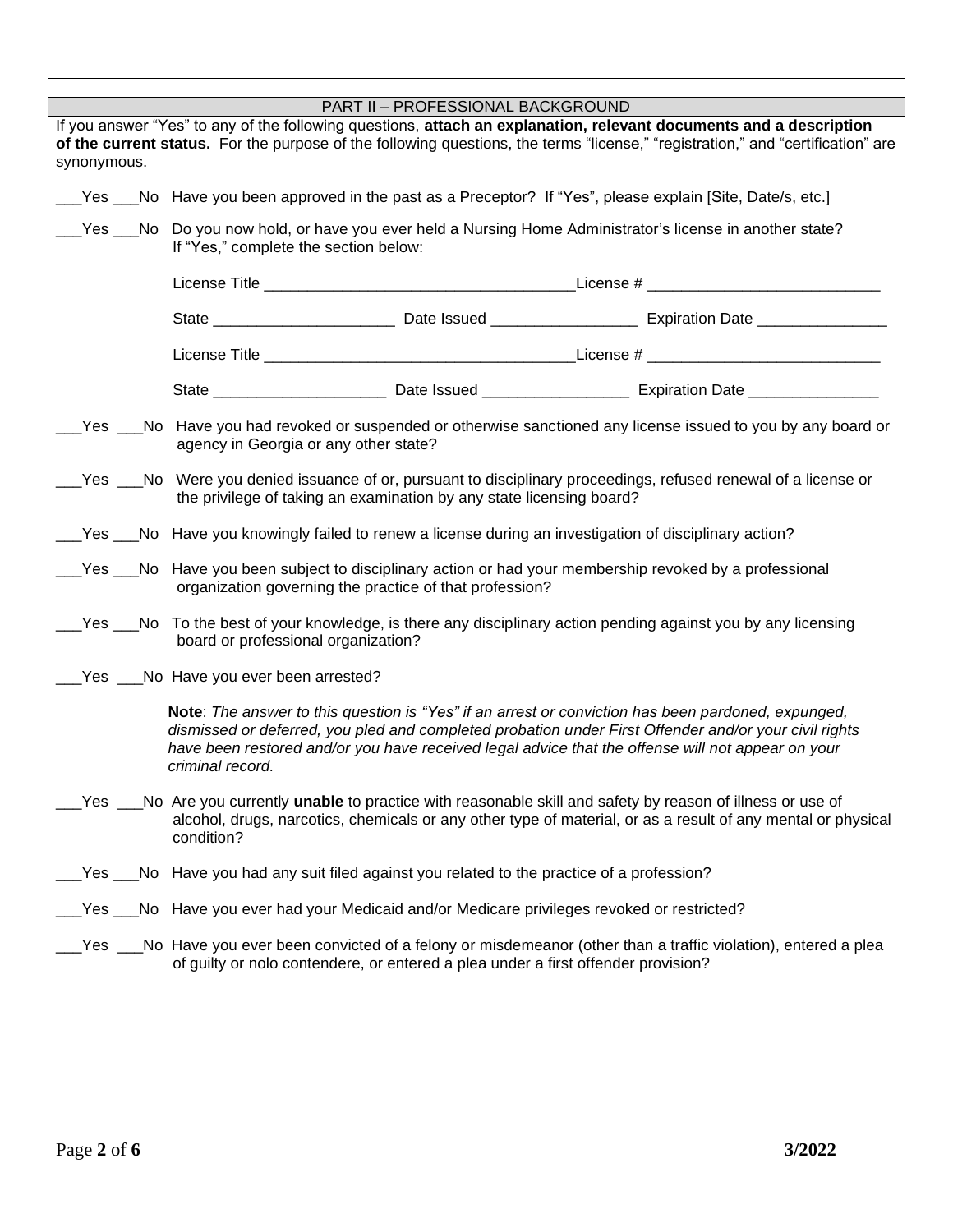|                                                                                                                                                                                                                                                                                                                                                                                                                                                                              | PART III - A.I.T. APPROVED SITE(S) |                 |          |
|------------------------------------------------------------------------------------------------------------------------------------------------------------------------------------------------------------------------------------------------------------------------------------------------------------------------------------------------------------------------------------------------------------------------------------------------------------------------------|------------------------------------|-----------------|----------|
| Please indicate the name of the facility (site) where you will be a preceptor in the first section below. Please indicate any<br>other approved sites for which you have provided services as a preceptor.<br>*NOTE: If the facility you are the NHA of Record is not already a Board approved training site, please be sure and submit<br>the Application for AIT Training Site Approval.                                                                                   |                                    |                 |          |
| *AIT SITE - NAME of SITE WHERE YOU ARE THE NHA of RECORD, and WILL SERVE as the PRECEPTOR:                                                                                                                                                                                                                                                                                                                                                                                   |                                    |                 |          |
| ADDRESS:                                                                                                                                                                                                                                                                                                                                                                                                                                                                     |                                    |                 |          |
| <b>Street</b>                                                                                                                                                                                                                                                                                                                                                                                                                                                                | City                               | <b>State</b>    | Zip Code |
| PHONE:<br>$FAX:$ (                                                                                                                                                                                                                                                                                                                                                                                                                                                           |                                    | *License #:NHAS |          |
| PRIOR AIT APPROVED SITE: Other facility where you were the licensed preceptor                                                                                                                                                                                                                                                                                                                                                                                                |                                    |                 |          |
| NAME:                                                                                                                                                                                                                                                                                                                                                                                                                                                                        |                                    |                 |          |
|                                                                                                                                                                                                                                                                                                                                                                                                                                                                              |                                    |                 |          |
| ADDRESS:<br><b>Street</b>                                                                                                                                                                                                                                                                                                                                                                                                                                                    | City                               | State           | Zip Code |
|                                                                                                                                                                                                                                                                                                                                                                                                                                                                              |                                    |                 |          |
| PHONE: (<br>PRIOR AIT APPROVED SITE: Other facility where you were the licensed preceptor                                                                                                                                                                                                                                                                                                                                                                                    | FAX:                               |                 |          |
|                                                                                                                                                                                                                                                                                                                                                                                                                                                                              |                                    |                 |          |
| NAME:                                                                                                                                                                                                                                                                                                                                                                                                                                                                        |                                    |                 |          |
| ADDRESS:                                                                                                                                                                                                                                                                                                                                                                                                                                                                     |                                    |                 |          |
| <b>Street</b>                                                                                                                                                                                                                                                                                                                                                                                                                                                                | City                               | State           | Zip Code |
| PHONE: (                                                                                                                                                                                                                                                                                                                                                                                                                                                                     | FAX:                               |                 |          |
|                                                                                                                                                                                                                                                                                                                                                                                                                                                                              |                                    |                 |          |
|                                                                                                                                                                                                                                                                                                                                                                                                                                                                              | <b>DUTIES OF PRECEPTOR:</b>        |                 |          |
| <b>Board Rule: 393-4-.02:</b> The preceptor is solely responsible for ensuring that the AIT complies with the Laws<br>and Rules of the Board, and must attest to such compliance upon completion of the AIT program.                                                                                                                                                                                                                                                         |                                    |                 |          |
| The preceptor must ensure that the AIT is not over-burdened with routine responsibilities that may be<br>detrimental to his or her training, and must ensure that the intern is afforded a broad and comprehensive<br>experience.                                                                                                                                                                                                                                            |                                    |                 |          |
| A monthly report is to be submitted to the Board beginning the month after the starting date of the AIT<br>program. If an AIT program begins in the middle of a month, then ONLY submit the first report for the days of<br>the month training was completed – Do not overlap months in one report. This report must follow the<br>individualized schedule and describe the activities of the month and should be signed and notarized by both<br>the Preceptor and the AIT. |                                    |                 |          |
| If AIT does not submit reports showing proper hours worked, a denial will be issued.                                                                                                                                                                                                                                                                                                                                                                                         |                                    |                 |          |
| If time off is granted during AIT, it must not affect the completion of the program and it must be documented on<br>the monthly reports.                                                                                                                                                                                                                                                                                                                                     |                                    |                 |          |
| Is there an individual who is already licensed, or will be applying for an AIT License to be trained at the site you are<br>applying for with this application to be the Preceptor for? If so, please indicate:                                                                                                                                                                                                                                                              |                                    |                 |          |
| AIT License #: NHAT_________________, or, application number (if already applied): _________________                                                                                                                                                                                                                                                                                                                                                                         |                                    |                 |          |
| Page 3 of 6                                                                                                                                                                                                                                                                                                                                                                                                                                                                  |                                    |                 | 3/2022   |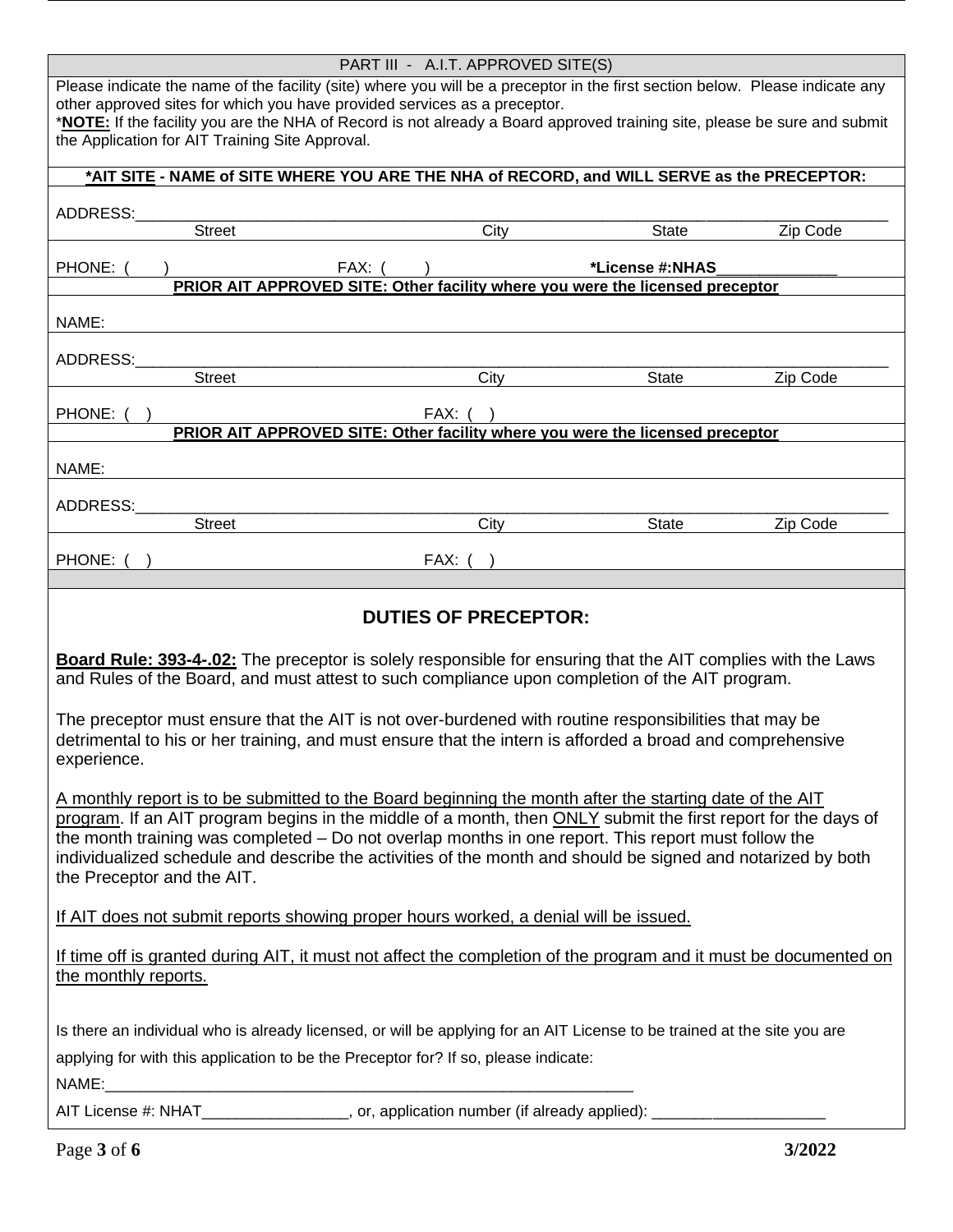

# AFFIDAVIT OF EXPERIENCE – **FORM A**

- Please type or print legibly
- Complete a form for each employer in order to meet the required nursing home experience for your application**.**
- Applicant completes Part I ONLY
- Owner/Administrator of the nursing facility or the employer/superior in the chain of command at the home office that operates the licensed nursing facility and/or hospital completes Part II

# **PART I – APPLICANT**

| Applicant's Name                                    |            |            |           |  |
|-----------------------------------------------------|------------|------------|-----------|--|
| Name of business or corporation that owns facility: |            |            |           |  |
|                                                     |            |            |           |  |
|                                                     |            |            |           |  |
|                                                     |            |            |           |  |
|                                                     | Street     | City       | State Zip |  |
|                                                     |            |            |           |  |
|                                                     |            |            |           |  |
|                                                     | Month/Year | Month/Year |           |  |
| Description of Responsibilities:                    |            |            |           |  |
|                                                     |            |            |           |  |
|                                                     |            |            |           |  |
|                                                     |            |            |           |  |
|                                                     |            |            |           |  |
|                                                     |            |            |           |  |
|                                                     |            |            |           |  |

## **Affidavit**

I, the above Applicant, attest that the above information is a true and accurate representation of experience obtained in a nursing facility or home office that operates licensed nursing facilities or hospitals.

\_\_\_\_\_\_\_\_\_\_\_\_\_\_\_\_\_\_\_\_\_\_\_\_\_\_ \_\_\_\_\_\_\_\_\_\_\_\_\_\_\_\_\_\_\_\_\_\_\_\_\_\_\_\_\_\_\_\_\_\_\_\_\_\_\_\_\_\_\_\_\_\_\_\_\_

Date Signature of Applicant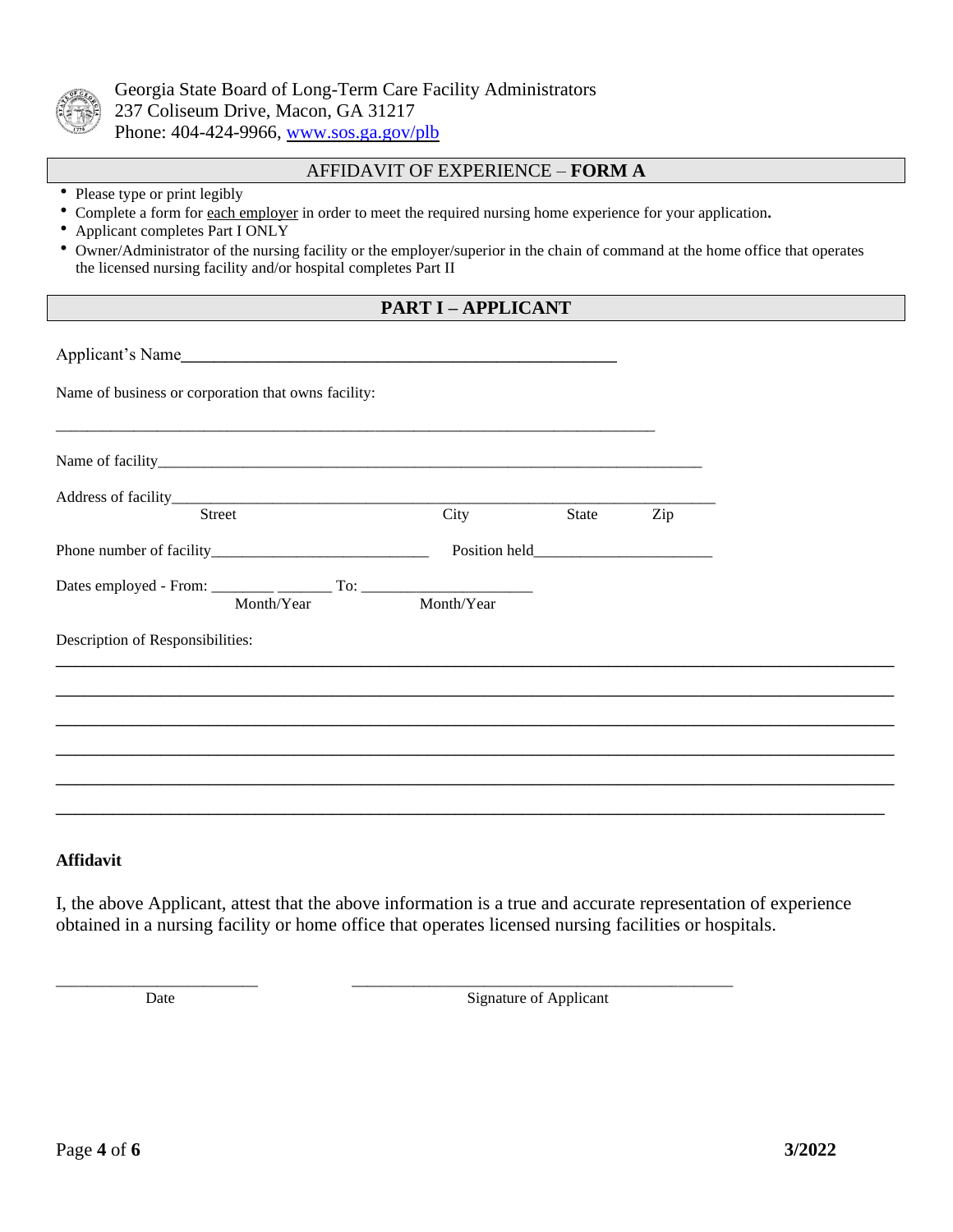## **PART II – OWNER/ADMINISTRATOR/EMPLOYER/SUPERIOR**

#### **Instructions**

- Please review the applicant's description of experience;
- Please submit comments/additional information that will assist the Board in its decision.

# **Comments\_\_\_\_\_\_\_\_\_\_\_\_\_\_\_\_\_\_\_\_\_\_\_\_\_\_\_\_\_\_\_\_\_\_\_\_\_\_\_\_\_\_\_\_\_\_\_\_\_\_\_\_\_\_\_\_\_\_\_\_\_\_\_\_\_\_\_\_\_\_\_\_\_\_\_\_\_\_\_\_\_\_\_\_\_\_\_\_\_\_\_\_\_\_\_\_\_\_ \_\_\_\_\_\_\_\_\_\_\_\_\_\_\_\_\_\_\_\_\_\_\_\_\_\_\_\_\_\_\_\_\_\_\_\_\_\_\_\_\_\_\_\_\_\_\_\_\_\_\_\_\_\_\_\_\_\_\_\_\_\_\_\_\_\_\_\_\_\_\_\_\_\_\_\_\_\_\_\_\_\_\_\_\_\_\_\_\_\_\_\_\_\_\_\_\_\_\_\_\_\_\_\_\_\_\_\_ \_\_\_\_\_\_\_\_\_\_\_\_\_\_\_\_\_\_\_\_\_\_\_\_\_\_\_\_\_\_\_\_\_\_\_\_\_\_\_\_\_\_\_\_\_\_\_\_\_\_\_\_\_\_\_\_\_\_\_\_\_\_\_\_\_\_\_\_\_\_\_\_\_\_\_\_\_\_\_\_\_\_\_\_\_\_\_\_\_\_\_\_\_\_\_\_\_\_\_\_\_\_\_\_\_\_\_\_ \_\_\_\_\_\_\_\_\_\_\_\_\_\_\_\_\_\_\_\_\_\_\_\_\_\_\_\_\_\_\_\_\_\_\_\_\_\_\_\_\_\_\_\_\_\_\_\_\_\_\_\_\_\_\_\_\_\_\_\_\_\_\_\_\_\_\_\_\_\_\_\_\_\_\_\_\_\_\_\_\_\_\_\_\_\_\_\_\_\_\_\_\_\_\_\_\_\_\_\_\_\_\_\_\_\_\_\_ \_\_\_\_\_\_\_\_\_\_\_\_\_\_\_\_\_\_\_\_\_\_\_\_\_\_\_\_\_\_\_\_\_\_\_\_\_\_\_\_\_\_\_\_\_\_\_\_\_\_\_\_\_\_\_\_\_\_\_\_\_\_\_\_\_\_\_\_\_\_\_\_\_\_\_\_\_\_\_\_\_\_\_\_\_\_\_\_\_\_\_\_\_\_\_\_\_\_\_\_\_\_\_\_\_\_\_\_ \_\_\_\_\_\_\_\_\_\_\_\_\_\_\_\_\_\_\_\_\_\_\_\_\_\_\_\_\_\_\_\_\_\_\_\_\_\_\_\_\_\_\_\_\_\_\_\_\_\_\_\_\_\_\_\_\_\_\_\_\_\_\_\_\_\_\_\_\_\_\_\_\_\_\_\_\_\_\_\_\_\_\_\_\_\_\_\_\_\_\_\_\_\_\_\_\_\_\_\_\_\_\_\_\_\_\_**

I, the undersigned \_\_\_ Owner/Administrator of the nursing facility, or, \_\_\_ Employer or Superior in the chain of command at the home office that operates licensed nursing facilities and/or hospitals, attest that the description provided by the Applicant of the experience obtained in a nursing facility, home office of a business or corporation that operates licensed nursing facilities or hospitals, is true and accurate, and I further acknowledge that I may be required to furnish additional information promptly for this application to be processed.

**\_\_\_\_\_\_\_\_\_\_\_\_\_\_\_\_\_\_\_\_\_\_\_ \_\_\_\_\_\_\_\_\_\_\_\_\_\_\_\_\_\_\_\_\_\_\_\_\_\_\_\_\_\_\_\_\_\_\_\_\_\_\_\_\_\_\_\_\_**

**Date Signature of Nursing Home Administrator/Employer**

**Subscribed and sworn to before me this**

**\_\_\_\_\_\_day of \_\_\_\_\_\_\_\_\_\_\_\_\_20\_\_\_\_\_\_\_**

**Notary Public**

**My Commission Expires***\_\_\_\_\_\_\_\_\_\_\_\_\_\_\_\_\_\_* 

**\_\_\_\_\_\_\_\_\_\_\_\_\_\_\_\_\_\_\_\_\_\_\_\_\_\_\_\_\_\_\_\_\_\_\_\_\_\_\_\_\_\_\_**

**Notary Seal**